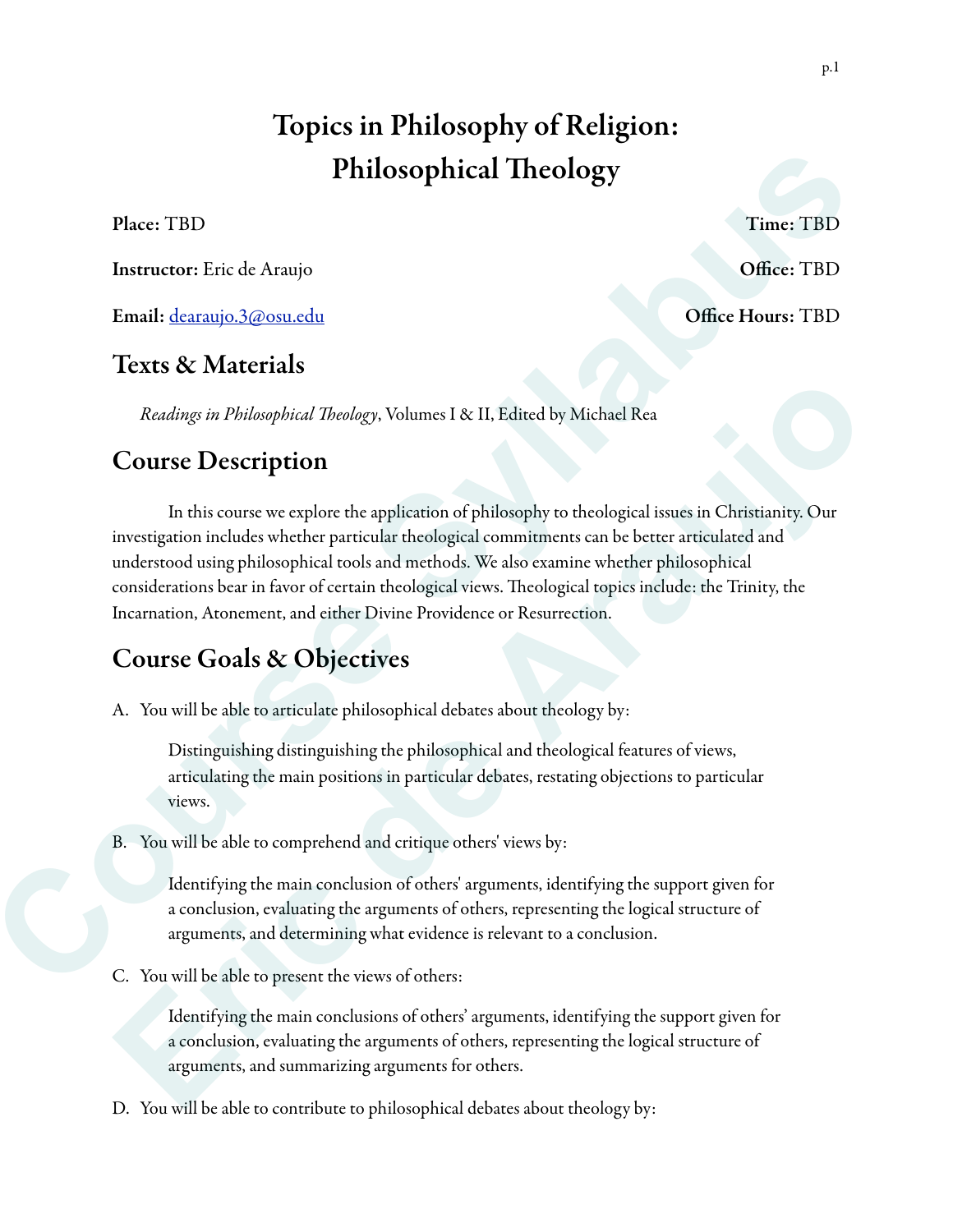Identifying the main conclusion of others' arguments, identifying the support given for a conclusion, evaluating the arguments of others, summarizing arguments for others, constructing an original argument, and anticipating and defending views from objections.

### Schedule

Here is the schedule we hope to follow. The first table lists the topics and associated readings.. You should read the material before the first day of discussion. Journal entries are due at the beginning of class. The second table lists when major assignments are due. The schedule is subject to change as the course progresses. We will decide as a class whether the final topic will be Divine Providence or the Resurrection.

Topic Reading Reading Reading Reading Research 1999 Reading Research 1999 Reading Research 1999 Reading Research 1999 Reading Research 1999 Reading Research 1999 Reading Research 1999 Reading Research 1999 Reading Research Trinity T*e Trinity*, J. P. Moreland and William Lane Craig *Divine Fission: A New Way of Moderating Social Trinitarianism*, Peter 2 Forrest T*ree Persons in One Being*, Peter van Inwagen *A Latin Trinity*, Brian Lefow *Two Models of the Trinity*, Richard Cross *Material Constitution and the Trinity*, Jeffery E. Bower and Michael C.  $\frac{4}{3}$ Rea Incarnation *Jesus' Self-Designation: '*T*e Son of Man,'* Craig A. Evans *Was Jesus Mad, Bad, or God?*, Stephen T. Davis *Was Jesus Mad, Bad, or God? … or Merely Mistaken?*, Daniel Howard-Snyder 6 The Metaphysics of God Incarnate, Thomas V. Morris T*e Incarnation: A Philosophical Case for Kenosis*, Peter Forrest *Christ as God-Man, Metaphysically Construed*, Marilyn McCord Adams constructing an original arguments of our distinguished defining sizes (Name also constructing an original arguments, and anticipating and defending seess from<br>
Schedule<br>
Here is the second color be formed to the state of Resurrection.<br>
Schedule of Reading<br>
The Trinity, J. P. Moreland and William Lane Craig<br>
The Trinity, J. P. Moreland and William Lane Craig<br>
Divine Fission: A New Way of Moderating Social Trinitarianism, Peter<br>
Trinity<br>
The

*Atonement According to Aquinas*, Eleonore Stump

*Do We Believe in Penal Substitution?*, David Lewis

T*e Christian Scheme of Salvation*, Richard Swinburne

*Schedule of Readings*

3

5

7

8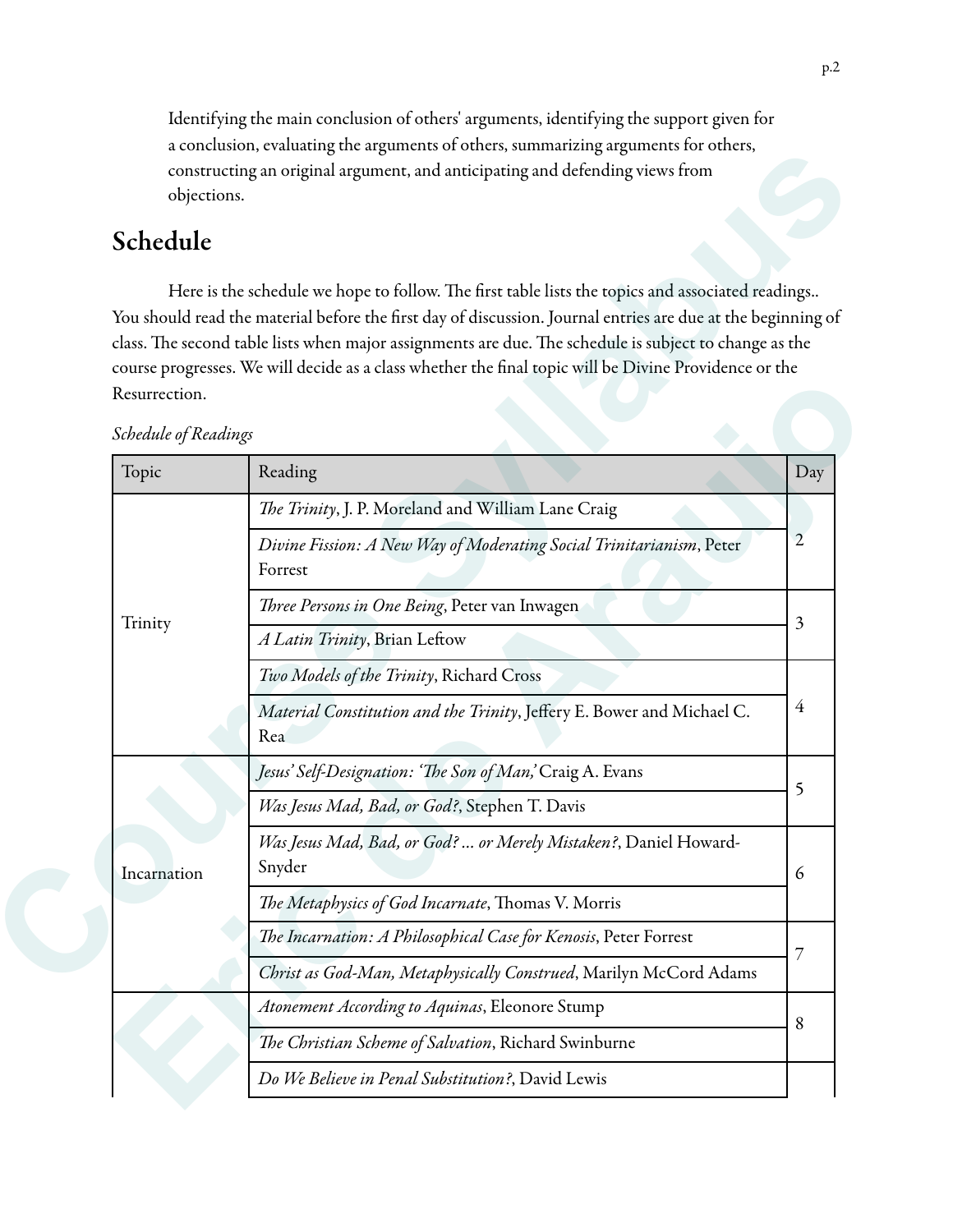|                     |                             | Porter                                                                                                         |    |  |
|---------------------|-----------------------------|----------------------------------------------------------------------------------------------------------------|----|--|
|                     |                             | Atonement Without Satisfaction, Richard Cross                                                                  |    |  |
|                     |                             | Abelard on Atonement: 'Nothing, Unintelligible, Arbitrary, Illogical, or<br>Immoral About It,' Philip L. Quinn | 10 |  |
|                     | Presentations (No Readings) |                                                                                                                |    |  |
|                     |                             |                                                                                                                |    |  |
| Either:             |                             | <b>TBD</b>                                                                                                     |    |  |
| Divine<br>$\bullet$ |                             | TBD                                                                                                            | 13 |  |
|                     | Providence                  | <b>TBD</b>                                                                                                     |    |  |
| $\bullet$           | Resurrection                | <b>TBD</b>                                                                                                     | 14 |  |
|                     | Schedule of Assignments     |                                                                                                                |    |  |
| Day                 |                             | Goals<br>Major Assignment Due                                                                                  |    |  |
| Throughout          |                             | $\mathsf{C}$<br>Presentation on Reading                                                                        |    |  |
| $\mathfrak{2}$      |                             | Pre-Course Reflection Paper<br>$\mathbf D$                                                                     |    |  |
| 10                  |                             | B, D<br>Essay Draft                                                                                            |    |  |
| $11 - 12$           |                             | C, D<br><b>Essay Presentations</b>                                                                             |    |  |
| 12                  |                             | Peer Review<br>$\, {\bf B}$                                                                                    |    |  |
| 14                  |                             | Post-Course Reflection Paper<br>D                                                                              |    |  |
| Exam Week           |                             | B, D<br><b>Essay Revision</b>                                                                                  |    |  |

### *Schedule of Assignments*

| Divine                  | TBD                          |              |  |
|-------------------------|------------------------------|--------------|--|
| Providence              | <b>TBD</b>                   |              |  |
| Resurrection            | <b>TBD</b>                   | 14           |  |
| Schedule of Assignments |                              |              |  |
| Day                     | Major Assignment Due         | Goals        |  |
| Throughout              | Presentation on Reading      | $\mathsf{C}$ |  |
| $\overline{2}$          | Pre-Course Reflection Paper  | $\mathbf D$  |  |
| $10\,$                  | Essay Draft                  | B, D         |  |
| $11 - 12$               | <b>Essay Presentations</b>   | C, D         |  |
| 12                      | Peer Review                  | $\, {\bf B}$ |  |
| $14\,$                  | Post-Course Reflection Paper | ${\rm D}$    |  |
| Exam Week               | <b>Essay Revision</b>        | B, D         |  |
|                         |                              |              |  |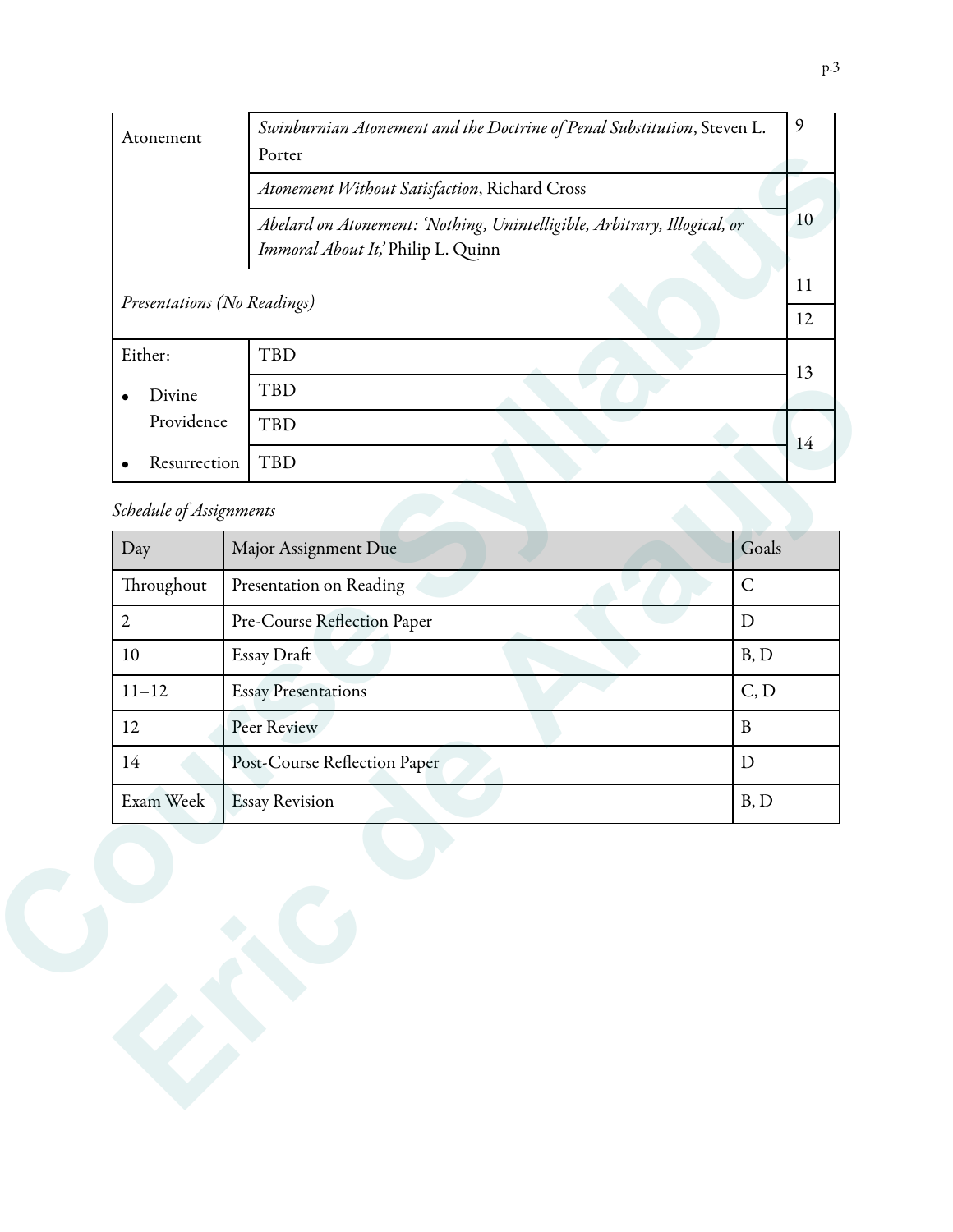#### Grading

|                                                                   | 20% | Essays                                                                                                                                                                                                                                                                                                                                                                                                                             | 45% |
|-------------------------------------------------------------------|-----|------------------------------------------------------------------------------------------------------------------------------------------------------------------------------------------------------------------------------------------------------------------------------------------------------------------------------------------------------------------------------------------------------------------------------------|-----|
| Course Reflections                                                | 5%  | Draft of Essay                                                                                                                                                                                                                                                                                                                                                                                                                     | 5%  |
| Reading Entries                                                   | 15% | Peer Review of Paper                                                                                                                                                                                                                                                                                                                                                                                                               | 5%  |
| Participation                                                     | 35% | Revision of Essay                                                                                                                                                                                                                                                                                                                                                                                                                  | 35% |
| Presentation on Reading                                           | 15% |                                                                                                                                                                                                                                                                                                                                                                                                                                    |     |
| <b>Essay Presentation</b>                                         | 15% |                                                                                                                                                                                                                                                                                                                                                                                                                                    |     |
| Class Participation                                               | 5%  |                                                                                                                                                                                                                                                                                                                                                                                                                                    |     |
| and presentation, and revise our drafts in light of the feedback. |     | presentations on the readings. Participation in our class discussion will prepare you to develop your own<br>views for the essay. We will prepare a draft, present our papers to the class, provide feedback on the paper                                                                                                                                                                                                          |     |
|                                                                   |     |                                                                                                                                                                                                                                                                                                                                                                                                                                    |     |
| Discussion                                                        |     |                                                                                                                                                                                                                                                                                                                                                                                                                                    |     |
|                                                                   |     |                                                                                                                                                                                                                                                                                                                                                                                                                                    |     |
| your peers, and the philosophers we are reading.                  |     | Doing philosophy is like having a conversation on a topic with a lot of people. This makes in<br>class discussion a great way to practice doing philosophy. Discussion is an opportunity for you to ask<br>questions about the reading, offer your own views and criticisms, and respond to the views of your peers.<br>My job is to make the views we are looking at clear to the class and to facilitate a dialogue between you, |     |

### Course Mechanics

#### *Discussion*

Doing philosophy is like having a conversation on a topic with a lot of people. This makes in class discussion a great way to practice doing philosophy. Discussion is an opportunity for you to ask questions about the reading, offer your own views and criticisms, and respond to the views of your peers. My job is to make the views we are looking at clear to the class and to facilitate a dialogue between you, your peers, and the philosophers we are reading. **Exiss Participation**<br> **Exist Participation**<br> **Exist Participation**<br> **Exist Solution Arange Solution** of philosophical texts about theology right<br>
away. We will perspare a direction arguments throughout the corresc with jo

#### *Journal: Reading Entries*

 To help you prepare for our discussions, we will be writing short entries in a journal for each reading. The goal of this habit is to help you 1) complete the readings for our discussion, 2) react to what we read, and 3) begin formulating your views.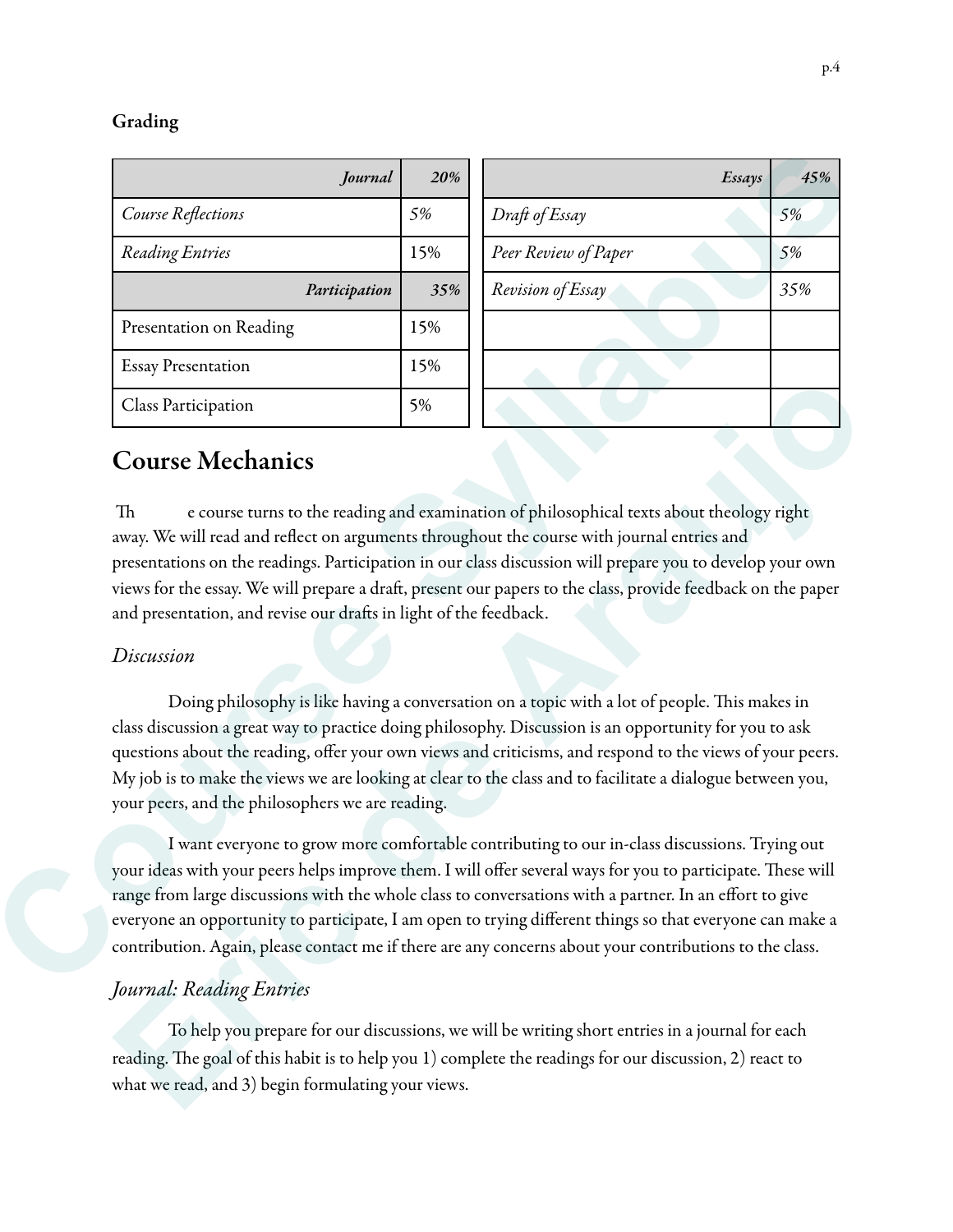Reading entries are 1 page, submitted online, and due before class starts. They should engage with the text, rather than merely summarize the reading. I will provide more thorough feedback on earlier entries to indicate the quality of these entries.

#### *Journal: Course Re*fl*ections*

Th ese reflection papers are an opportunity for you to reflect your own views. The initial paper is an opportunity for you to think about the relationship between philosophy and theology, what you hope to learn, or what views you might already have. The last paper is an opportunity for you to reflect on how your thinking has been shaped, if at all, by the course. ord in the real, nature ture that minimals in terming is way provide into the syllabus courts can be contributed to the courts of the courts of the terminosity of the section of the positive courts of the syllap specific a

#### *Reading Presentations*

 As part of their research, philosophers summarize and provide criticism of others' work. With essay presentations, we will practice doing this in a way that jumpstarts our class discussions.

 You will be assigned a reading to present on. You will be responsible for summarizing the main moves in the reading, offering some criticism, and providing questions for the class to discuss. The presentation should last between 20–30 minutes. If you choose to let others engage during your presentation, it will stretch a bit longer (but this is entirely optional). *Krading Presentations*<br>
As part of their research, philosophers summarize and provide criticism of others' work. With<br>
As part of their research, philosophers summarize and provide criticism of others' work. With<br>
You wil

A draft or outline of the presentation will be uploaded to the course website 2 days before class. This will allow me to incorporate your insights and questions into the class discussion after you present.

#### *Essay: Peer Review, Presentation, & Revision*

Much of the dialogue in philosophy today is done through presenting and publishing papers. I want you to be able to contribute to the philosophical dialogue by writing and presenting your own papers. Like the presentation and revision process in academic publishing, we will have a presentation and revision process with the paper you write for this course.

You will upload a draft of your paper to the course website midway through the semester. I will assign you another student's draft to review and provide feedback on. Additionally, I will give you feedback on your drafs.

 You will then give a 20 minute presentation on your paper to the class. Your peers will provide feedback on your argument and presentation. This will give you multiple sources of feedback to improve your paper for its final draf.

#### *O*ffi*ce Hours*

 Office hours tend to be an underutilized resource (unless something is due soon). You are welcome to come and chat about anything related to the course or even philosophy in general. Office